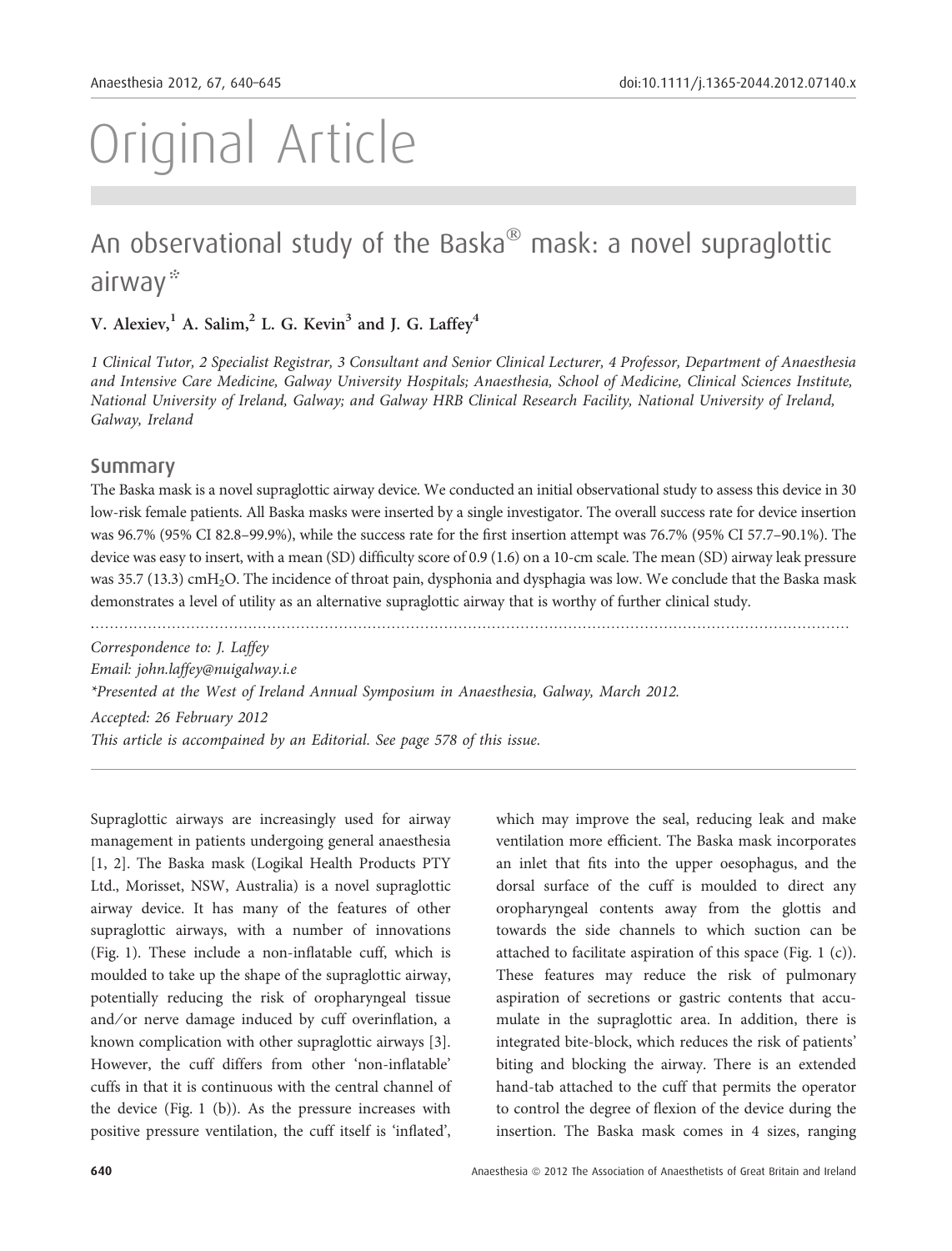

Figure 1 The Baska mask. Panel (a):  $a - \text{cuff}$ ;  $b - \text{tab}$ used to flex the cuff during placement; c – side suction channels; d – central airway channel; e – bite block; f – suction connector. Panel (b): close-up of the anterior (glottic) surface of the non-inflatable cuff. Panel (c): dorsal surface of the cuff, with the pharyngeal drainage sump reservoir, which drains into the bilateral suction channels.

from paediatric to adult [4]. Lastly, the Baska mask is inserted in the neutral head position, which may reduce the need for neck manipulation.

To our knowledge, there are no studies published on the Baska mask to date. We wished to perform an initial evaluation of the Baska mask in terms of success rate, ease and speed of insertion, performance during general anaesthesia and rate of complications in low-risk patients requiring anaesthesia for minor surgical procedures.

#### Methods

After obtaining approval from the Galway University Hospitals Research Ethics Committee (Galway, Ireland), and written informed patient consent, we studied 30 female patients of ASA physical status 1–3 and aged 18 years or older, who were deemed on pre-operative assessment by their primary anaesthetist to be at low risk for difficult tracheal intubation. Other inclusion criteria included a body mass index (BMI) of 20–35 kg.m<sup> $-2$ </sup> and non-urgent surgery of planned duration 0–2 h. Exclusion criteria included patients' refusal or inability to give informed consent, neck pathology, previous or

anticipated problems with the upper airway or the upper gastrointestinal tract, live pregnancy and increased risk of gastric aspiration.

All patients received a standardised general anaesthetic [5, 6]. Standard monitoring, including ECG, noninvasive blood pressure, pulse oximetry and end-tidal gas monitoring, was utilised throughout. Before induction of anaesthesia, patients were given fentanyl  $(1-1.5 \mu.kg^{-1})$  intravenously. The dose of propofol  $(2.5-4.0 \text{ mg} \cdot \text{kg}^{-1})$  was titrated to induce anaesthesia following which the lungs were manually ventilated with sevoflurane (2.0–4.5%) in oxygen.

One investigator  $(VA)$  with  $> 10$  years' experience (but < 10 prior insertions with the Baska mask) performed all device insertions according to the manufactures' instructions [4]. A maximum of three attempts at Baska mask placement was permitted per patient. The size of Baska mask used for the first attempt was based on the patient's weight as per the manufacturer's instructions. If the device did not function effectively, the following manipulations were performed in sequence: the depth of insertion was increased; the device was rotated, and the device was withdrawn slightly. If these manoeuvres were unsuccessful in achieving an effective airway, the device was removed. If the problem was predominantly due to a large leak, a device one size larger was re-inserted. If the device size was deemed large, a smaller sized Baska mask was inserted. If insertion failed after three attempts, a laryngeal mask airway (LMA) was inserted. If this failed, tracheal intubation was performed. Thereafter, in all patients, the lungs were mechanically ventilated until spontaneous ventilation supervened. Anaesthesia was maintained with sevoflurane (2.0–4.5%) in a mixture of air and oxygen. Further management was left to the discretion of the anaesthetist providing care for the patient.

All data were collected by an unblinded observer. The duration of a device insertion attempt was defined as the time from the moment the device was taken up by the operator until successful ventilation was achieved or the device was removed [7, 8]. Successful ventilation was defined as the presence of bilateral chest expansion, a satisfactory end-tidal carbon dioxide tracing with plateau and 'an estimated leak' of less than 30% of the inspired tidal volume [9, 10]. We recorded the number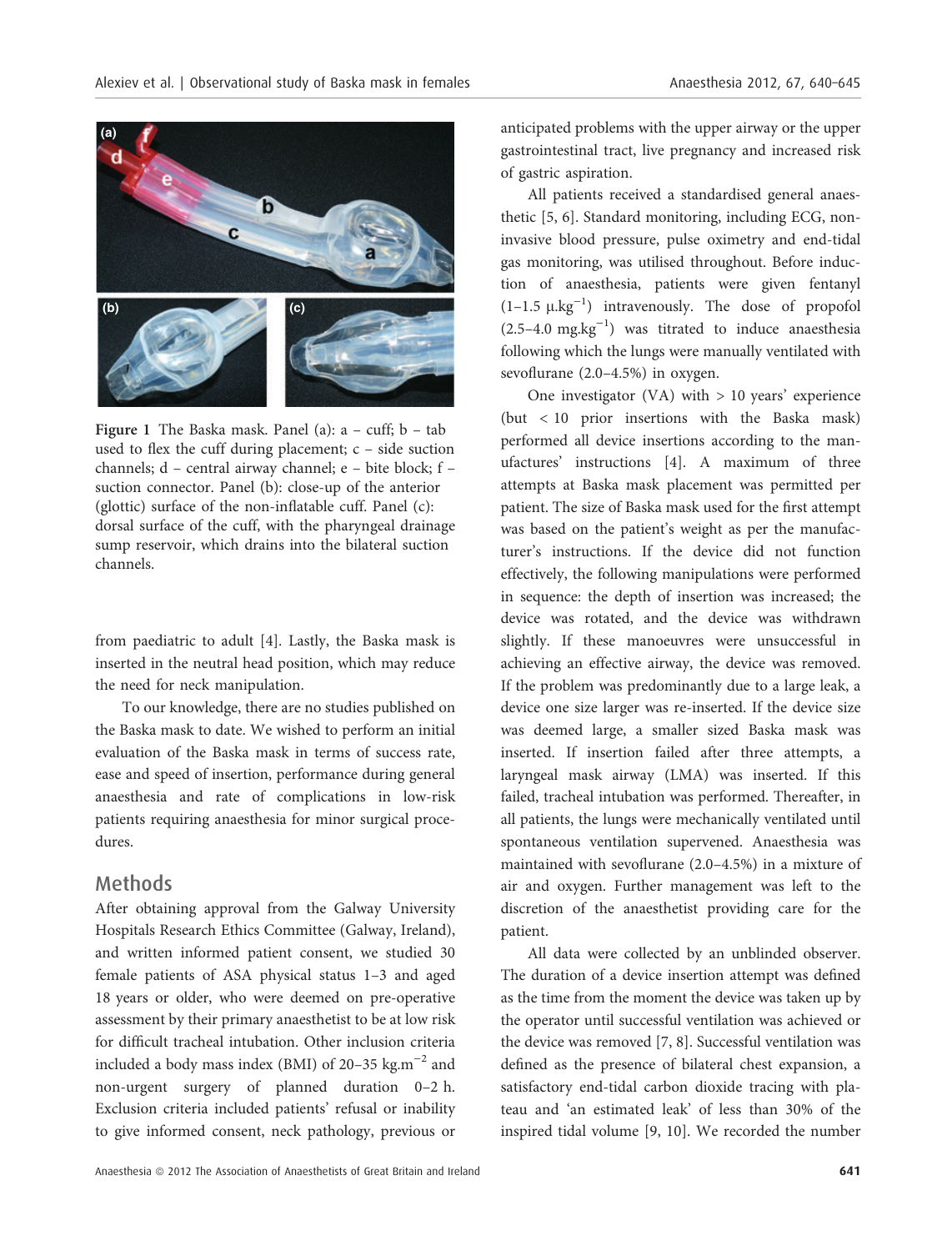and duration of insertion attempts, manipulations and ease of insertion as rated by the operator on a 10-cm visual analogue scale (VAS), and the presence of leak 0 and 5 min after insertion.

A 'leak test' was performed as previously described [11, 12]. Briefly, while the patient was apnoeic, and following confirmation of adequate ventilation, the adjustible pressure limiting valve was closed to 70 cmH<sub>2</sub>O, the fresh gas flow was set at 6  $l.min^{-1}$ , and the airway pressure was measured on the breathing circuit pressure gauge. 'Leak pressure' was defined as the plateau airway pressure that was achieved. In patients in whom the airway pressure reached 50  $\text{cm}H_2\text{O}$ , the leak test was interrupted and a value of 50 cmH<sub>2</sub>O was recorded. The stability of the placement of the Baska mask was then assessed by determining the leak fraction while the patient received volume controlled ventilation in four different head positions: neutral; rotated to right; head extended; and pillow removed. Leak fraction was calculated according to the formula: [Vinsp – Vexp] / Vinsp  $\times$ 100. We monitored patients for the following complications: arterial oxygen desaturation; lip damage; blood staining on mask removal; and laryngospasm [7, 8]. We evaluated the incidence and severity of throat pain, dysphonia and dysphagia at arrival and discharge from the post-anaesthesia care unit and on the next postoperative day using a 10-point verbal rating scale (VRS).

We planned to enrol a minimum of 20 and a maximum of 50 patients in this study (Fig. 2). A priori, we stipulated that once the 20th patient was recruited, an independent observer would examine the data to determine whether following criteria were fulfilled: (1) five consecutive successful Baska mask insertions on the first attempt; (2) five consecutive mask insertions each less than 30 s in duration; and (3) five consecutive mask insertions with mean leak < 10%. When these criteria were all fulfilled, the study would be terminated. If all three criteria were not fulfilled, five additional patients would be recruited and the data re-examined at that point. Recruitment would continue until the criteria were fulfilled or until 50 patients were recruited, at which stage the study would be terminated.

#### Results

The study was stopped after the recruitment of 30 patients as the stopping criteria were fulfilled. The



Figure 2 Flowchart depicting patient recruitment algorithm.

characteristics of the patients enrolled in the study are given in Table 1. The majority were undergoing ambulatory gynaecological surgery, with the remainder undergoing breast surgery or other minor procedures.

The data for insertion of the Baska mask are given in Table 2. In 23 of 30 patients (76.7%), the Baska mask was successfully inserted on the first attempt. Four patients required two insertion attempts, while three required three insertion attempts. The overall success rate for the Baska mask was 96.7%, with only one patient requiring an alternative airway device (a LMA). However, the upper limit of the 95% CI (calculated using the binomial distribution [13]) for overall device insertion failure rate was 17.2%, while the upper limit of the 95% CI for first attempt insertion was 42.3%. The mean duration of the successful insertion attempt of the Baska mask was 23.9 (13.3) s, while the mean (SD) duration of the first insertion attempt was 32.2 (29.8) s. Importantly, the duration required to insert the mask progressively decreased over time as the investigator became more adept with the device, with a mean time of just over 10 s required for the last five patients (Fig. 3). In 25 of the 30 patients, a Baska size-4 mask was used, with a size-5 mask used in the remaining four patients.

There was an audible leak from the mask during positive pressure ventilation at insertion of the mask in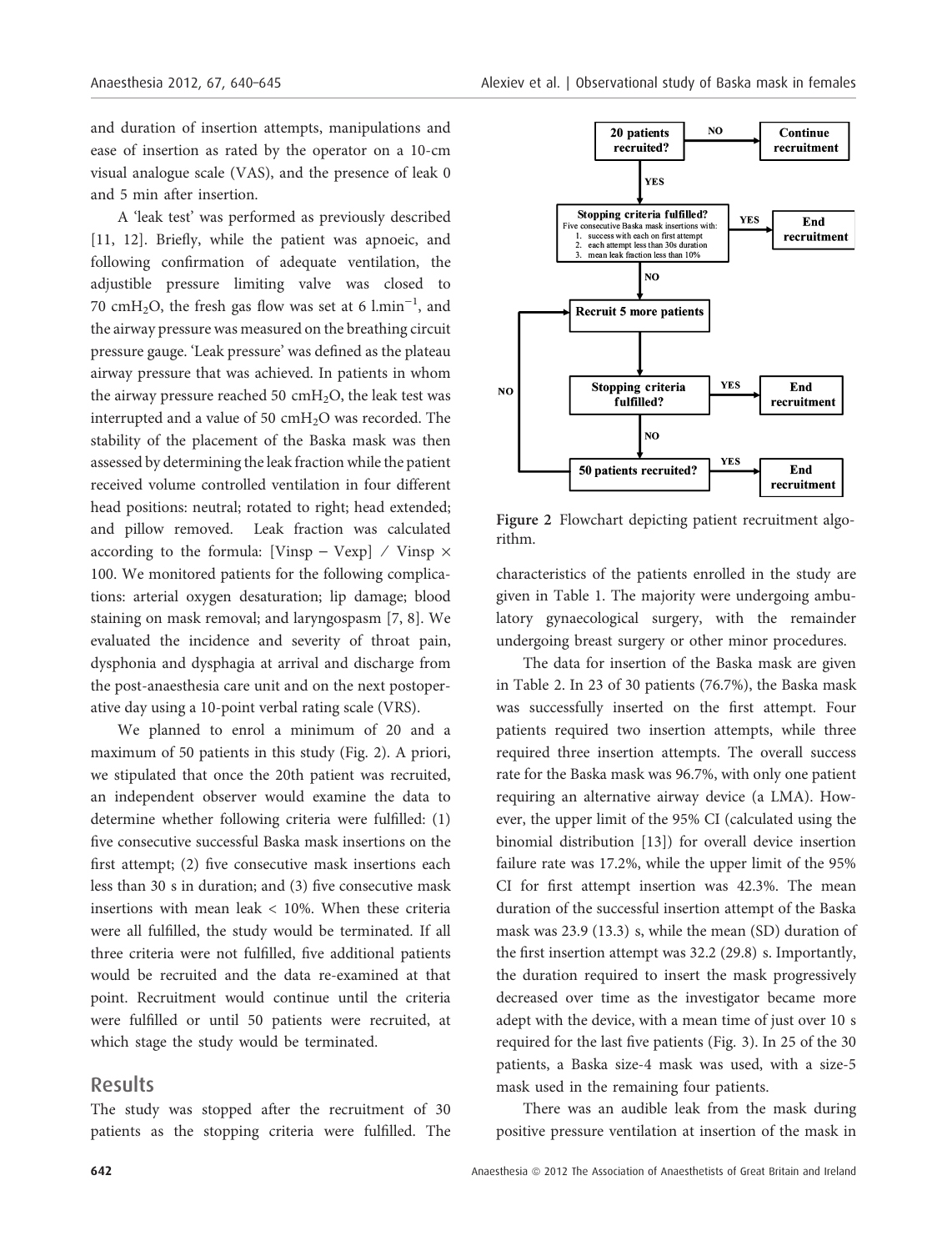Table 1 Characteristics of 30 patients enrolled into the study. Values are mean (SD), median [IQR (range) or number (proportion).

| Age; years                             | 47.5 (13.3)   |
|----------------------------------------|---------------|
| Body mass index; $kg.m^{-2}$           | 27.6 (4.6)    |
| ASA physical status                    | $2(1-2[1-3])$ |
| Airway measurements                    |               |
| Thyromental distance; cm               | 7.6(2.0)      |
| Inter-incisor distance; cm             | 5.5(1.2)      |
| Mallampati classification              | $1(1-2[1-2])$ |
| 1                                      | 17 (57%)      |
| $\overline{2}$                         | 13 (43%)      |
| 3                                      | $\Omega$      |
| 4                                      | $\Omega$      |
| Type of surgery                        |               |
| Hysteroscopy/dilatation                | 13 (43%)      |
| & curettage/ERPC                       |               |
| Laparoscopy                            | 8(27%)        |
| Cystoscopy                             | 2(7%)         |
| Others                                 | 7 (23%)       |
| Induction of anaesthesia               |               |
| Fentanyl dose; $\mu$ .kg <sup>-1</sup> | 1.4(0.3)      |
| Propofol dose; $\mu$ .kg <sup>-1</sup> | 3.2(0.7)      |
| End-tidal sevoflurane at               | 4.8(1.1)      |
| device insertion; %                    |               |
| Duration; min                          |               |
| Anaesthesia                            | 27.2 (15.9)   |
| Surgery                                | 22.7 (15.7)   |
| Time to resumption of                  | 21.8 (14.3)   |
| spontaneous ventilation                |               |
|                                        |               |

nine of the 30 patients, seven of whom were in the first 10 patients recruited. Of these nine patients, only three had a persistent audible leak 5 min after insertion, suggesting that the cuff seal improved over time. The mean (SD) leak pressure was  $35.7$  (13.3) cmH<sub>2</sub>O. Of interest, the leak pressure was initially relatively low, being  $< 20$  cmH<sub>2</sub>O for the first five patients, suggesting a sub optimal seal at the glottis aperture. However, the leak pressure progressively increased with subsequent patients, again suggesting a learning effect (Fig. 4). In the final 20 patients of the cohort, the mean leak pressure was  $> 40 \text{ cmH}_2\text{O}$ . Of note, in two patients, the leak test was terminated prematurely due to the development of a reflex bradycardia. The pressure at the time of termination of the measurement was taken as the leak pressure, which is a likely underestimate of the true leak pressure. We evaluated the stability of the mask position by determining the leak fraction in different head. Leak fraction increased slightly from a median of 5.4% in the supine position to a maximum of Table 2 Data regarding insertion of Baska mask and complications in 30 patients. Values are number (proportion), median [IQR (range) or mean (SD).

| Overall success rate                      |   | 29 (97%)         |
|-------------------------------------------|---|------------------|
| Number of insertion attempts              |   | $1(1-1[1-3])$    |
| 1                                         |   | 23 (77%)         |
| 2                                         |   | 4(13%)           |
| 3                                         |   | $3(10\%)$        |
| Size of Baska mask inserted               |   |                  |
| successfully                              |   |                  |
| 4                                         |   | 25 (83%)         |
| 5                                         |   | 4(13%)           |
| 6                                         |   | 0(0)             |
| Measured mask leak; %                     |   |                  |
| Supine                                    |   | $5(3-15[1-43])$  |
| Head rotated                              |   | $8(5-15[2-55])$  |
| No pillow                                 |   | $10(5-17[1-36])$ |
| Head extended                             |   | $8(5-16[1-43])$  |
| Arterial oxygen saturation during attempt |   |                  |
| Lowest saturation: %                      |   | 98 (3)           |
| Patients with saturation                  |   | 1(3%)            |
| SaO <sub>2</sub> < 90%                    |   |                  |
| Patients with saturation < 85%            | 0 |                  |
| Severity of throat discomfort             |   |                  |
| On arrival in PACU                        |   | $0(0-0[0-6])$    |
| On discharge from PACU                    |   | $0(0-0[0-2])$    |
| 1st postoperative day                     |   | $0(0-0[0-6])$    |
| Severity of dysphonia                     |   |                  |
| On arrival in PACU                        |   | $0(0-0[0-6])$    |
| On discharge from PACU                    |   | $0(0-0[0-6])$    |
| 1st postoperative day                     |   | $0(0-0[0-6])$    |
| Severity of dysphagia                     |   |                  |
| On arrival in PACU                        |   | $0(0-0[0-2])$    |
| On discharge from PACU                    |   | $0(0-0[0-1])$    |
| 1st postoperative day                     |   | $0(0-0[0-0])$    |

PACU, post-anaesthesia care unit (interquartile range [range]).

9.8% following removal of the pillow. However, this change is unlikely to be of clinical importance.

The device was found to be relatively easy to insert, with a mean (SD) VAS insertion difficulty score of 0.9 (1.6) out of 10. Again, there was a learning effect, with initial VAS device difficulty scores for the first five patients being substantially higher than the scores for later patients (Fig. 5). The incidence of throat pain, dysphonia and dysphagia was low (Table 2). There was no episode of arterial desaturation below 85% and just one patient had a transient arterial desaturation below 90% (Table 2). In this case, the saturations dropped to 87% and were corrected within 1 min. The episode was probably related to a prolonged attempt at optimising the mask position in an obese (BMI 33  $\text{kg.m}^{-2}$ ) patient. Mean arterial saturations were high, and did not alter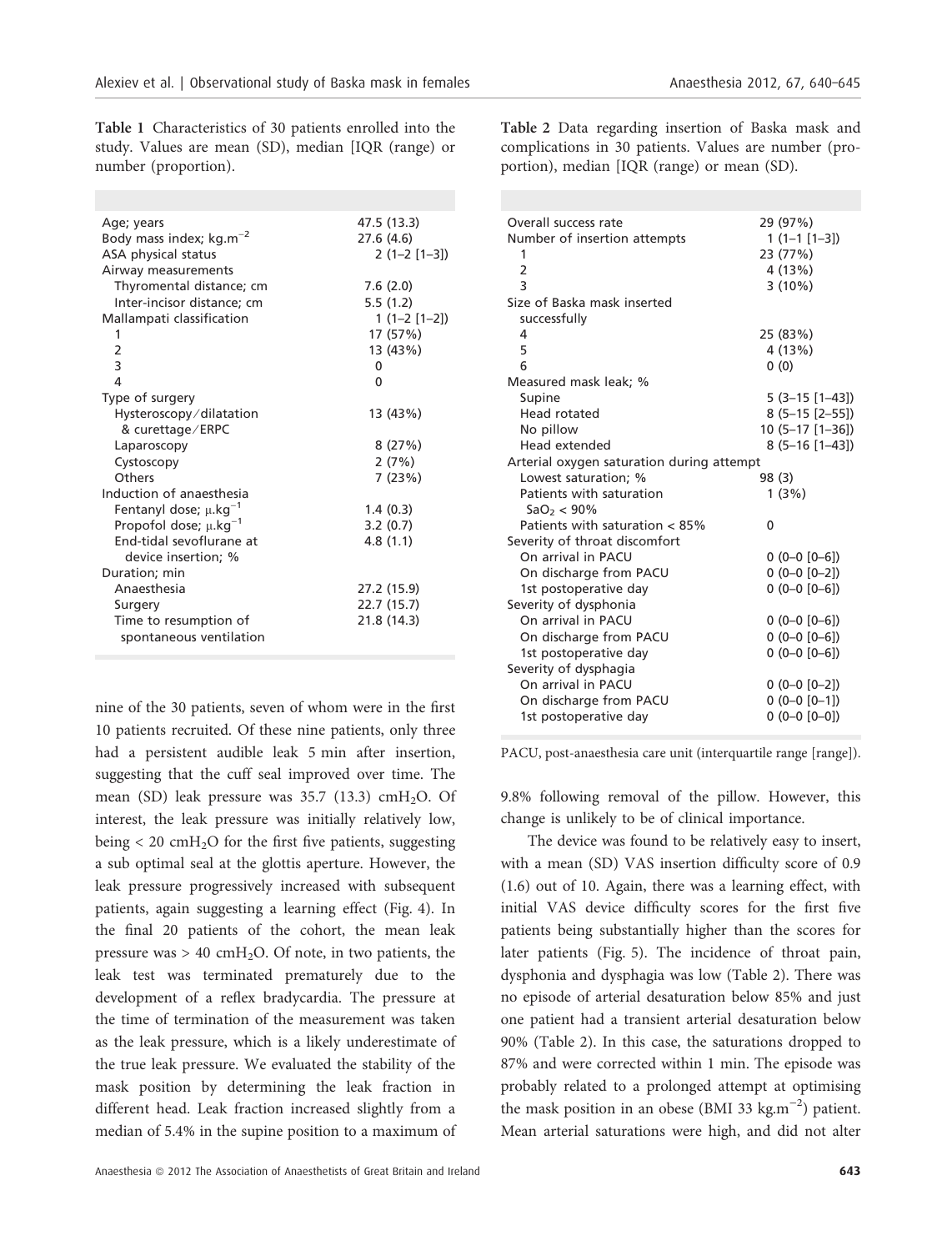

Figure 3 Box-whisker plot demonstrating the decrease in the mean duration of insertion for successful attempts at Baska mask placement with each subsequent group of five patients. Horizontal line, median; box, IQR; whiskers, range.



Figure 4 Histogram demonstrating the increase in mean leak pressures with the Baska mask with each subsequent group of five patients. Error bars indicate SD.

with increasing experience with the Baska mask. The only complication was minor bleeding (blood staining of mask in seven patients), and there were no instances of laryngospasm or lip injury. The severity of throat discomfort, dysphagia and of dysphonia was low (Table 2).

#### **Discussion**

These data represent the first published findings, to our knowledge, regarding the Baska mask. Overall, we found that the device functioned reasonably well in this initial



Figure 5 Histogram demonstrating the decrease in device difficulty scores with the Baska mask with each subsequent group of five patients. Error bars indicate SD.

study. As might be expected from an inexperienced user, successful placement on first insertion attempt, device insertion times, leak pressures and user-rated difficulty all progressively improved over time as additional experience and learning were accumulated. The leak pressures achieved with the Baska mask compared well with data from other supraglottic airways such as the LMA, i-gel and ProSeal [9–12]. Our data suggest that, after the first 10 patients, there was a sustained improvement in each of these outcome measures, with duration of placement attempts below 20 s, and leak pressures consistently over  $30 \text{ cm}H_2O$ . This provides reassurance that the learning curve for this device may be relatively short, although additional studies are required to explore the learning curve in more detail [14, 15]. The relatively low complication rate and absence of serious complications are also encouraging.

We did encounter some difficulties with the Baska mask, particularly in earlier insertion attempts. First, we found that very precise positioning of the cuff orifice against the glottis is necessary to ensure adequate ventilation. When correctly positioned, the seal is good, but repeated adjustment of the depth of insertion of the mask may be required to minimise leaks. Initially, we did not insert the mask to a sufficient depth, and then found we had to advance the device further, against some resistance, to get a good seal. Secondly, we found that the leak around the mask progressively decreased over time with positive pressure ventilation. This is presumably due to improvement of the cuff seal with the